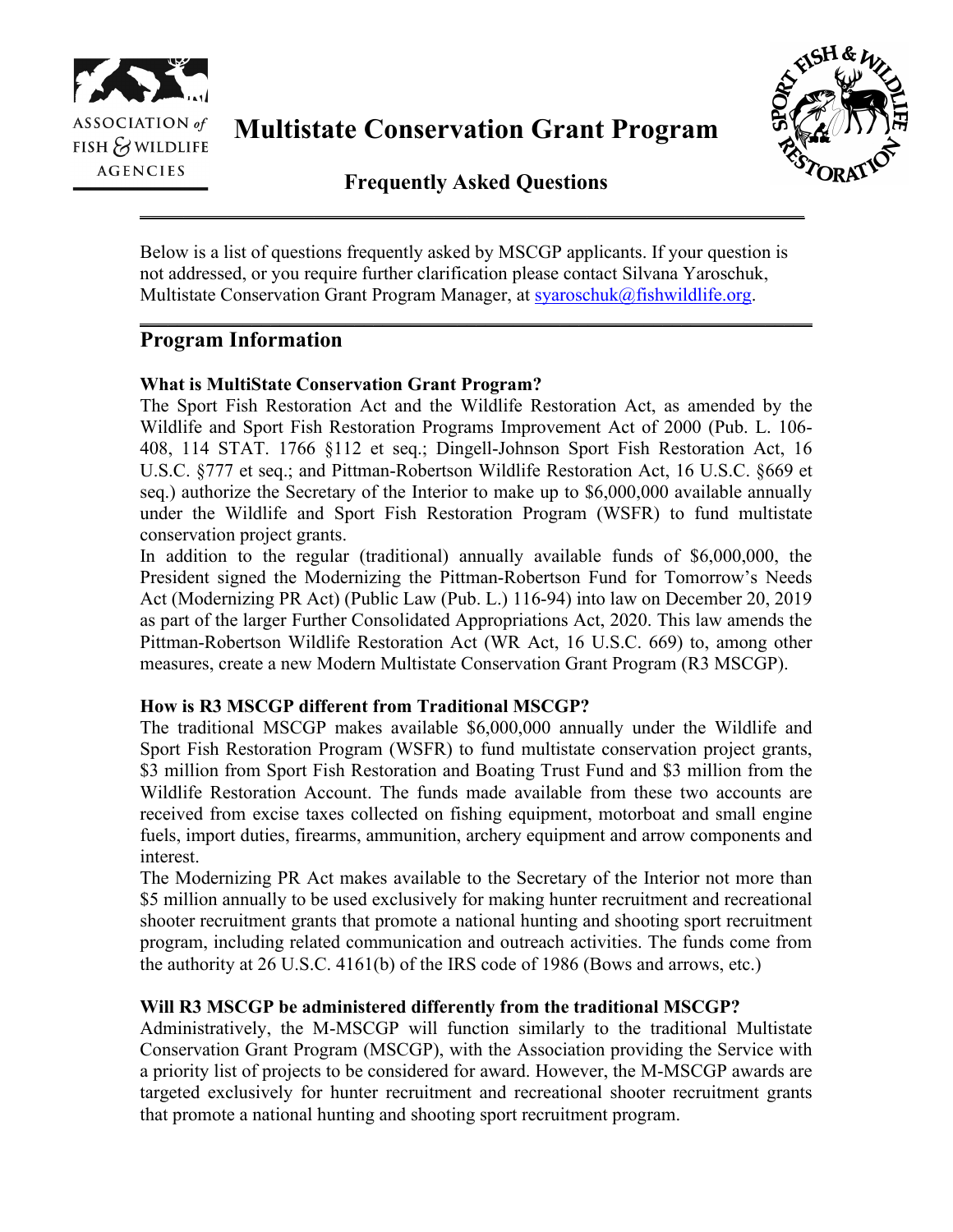# **Can R3 programs related to the Sportsfishing still be funded and if so, how?**

Yes, R3 related to the Sportfishing will be funded under Strategic Priority #5 although they will be funded through the Traditional MSCGP program using available Sportsfishing funding (DJ funds).

# **Eligibility Criteria**

#### **Can you clarify if my project meets the criteria for states benefited? Does my project really need to involve 26 states?**

There are three options for a project to meet the criteria for state involvement. A project must benefit states using ONE of these criteria:

- 1) 26 states
- 2) **The majority** (over 50%) of states in a U.S. Fish & Wildlife Service region
- 3) **The majority** (over 50%) of states in a regional association of fish and wildlife agencies

If a region has 3 states and the project benefits 2 states, than the project is eligible.

#### **Are universities considered NGOs?**

Yes.

## **Will the project fit better under Traditional MSCGP or the R3 MSCGP?**

In order to answer those questions, you will have to look at the strategic priorities and the funding source.

#### **What are Strategic Priorities and how do I find them?**

Proposals must address one or more of the Strategic Priorities to be eligible. These priorities are updated annually with input from the Associations Technical Committees, Nonprofits and Federal partners.

# **The Initial Proposal**

#### **Do federal forms need to be submitted (SF 424) with the initial proposal or does that occur when the full proposal is submitted?**

All the required Federal Forms must be submitted with the Final Proposal, no federal forms are required with the Initial Proposal.

#### **I am submitting an Initial Proposal and have partners involved. Should I include statements of support?**

No. The Initial Proposal is only four pages and there is no room for letters of support. It is enough to list your partners where appropriate within the text.

#### **Can I include potential partners in my Initial Proposal or only confirmed partners?** Only confirmed partners should be included in your submission.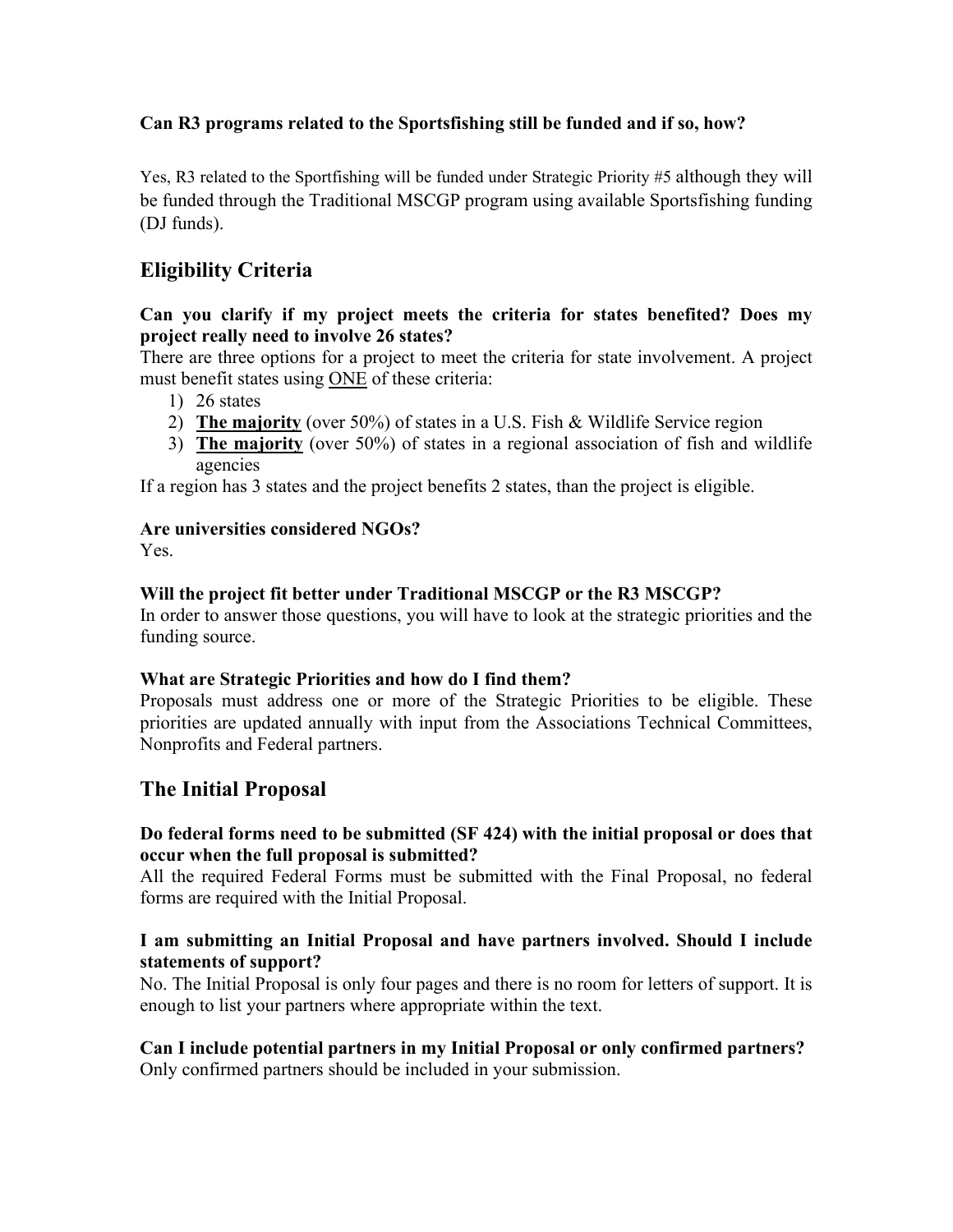# **Budget**

### **What is the amount of funding that can be requested?**

Applicants should first review the guidelines to determine how much funding is available for the current MSCGP Cycle and consider if the project will require funds from Sport Fish Restoration, Wildlife Restoration, or both programs.

The most expensive project supported by the MSCGP is the National Survey of Fishing, Hunting and Wildlife-Associated Recreation. The project currently costs approximately \$7.4 million and funds are deducted from the Traditional MSCGP's annual funding. The range of funding for other projects has been between \$50,000 - \$1,000,000 depending on the type of project, its scope and duration. The average per grant is \$250,000. Applicants are encouraged to request the minimum amount of funds required to complete the project.

### **How much money is available for the upcoming Multistate Conservation Grant Program Cycle?**

Annually \$11,000,000 is available, \$5,000,000 of which are allocated *to be used exclusively for hunter recruitment and recreational shooter recruitment grants* that promote a national hunting and shooting sport recruitment program, including related communication and outreach activities.

The amount of funds changes annually as the amount allocated to National Survey changes, and additional recoveries from previous grants (when funds are returned when grants close). As we get closer to approving the Priority List, the amount will be updated and available.

## **How competitive is the MSCGP?**

Below is a table of MSCGP Cycles and the number of proposals submitted, and projects funded:

| <b>MSCGP</b><br>Cycle | <b>LOIs /Initial Proposals</b><br><b>Submitted</b> | <b>Proposals</b><br><b>Invited</b> | <b>Projects</b><br><b>Funded</b> |
|-----------------------|----------------------------------------------------|------------------------------------|----------------------------------|
| 2022                  | 121                                                | 54                                 | 42                               |
| 2021                  | 85                                                 | 52                                 | 38                               |
| 2020*                 | 110                                                | 74                                 | 64                               |
| 2019                  | 55                                                 | 41                                 | 39                               |
| 2018                  | 25                                                 | 20                                 | 18                               |
| 2017                  | 24                                                 | 18                                 | 17                               |
| 2016                  | 30                                                 | 17                                 | 14                               |
| 2015                  | 33                                                 | 19                                 | 14                               |

\*In 2020, \$5,000,000 were added to MSCGP funding

## **Can I charge Indirect Cost under MSCGP and if so, what is the right amount?**

Yes. The best source how to calculate Indirect Cost is 2CFR200. *The MSCGP program has traditionally asked applicants to voluntarily cap their overhead at 20% in order to make more funds available for programmatic activity. Please contact the Association if you any questions or concerns about this.*

The Indirect costs is calculated based on Modified Total Direct Cost for the MSCGP.